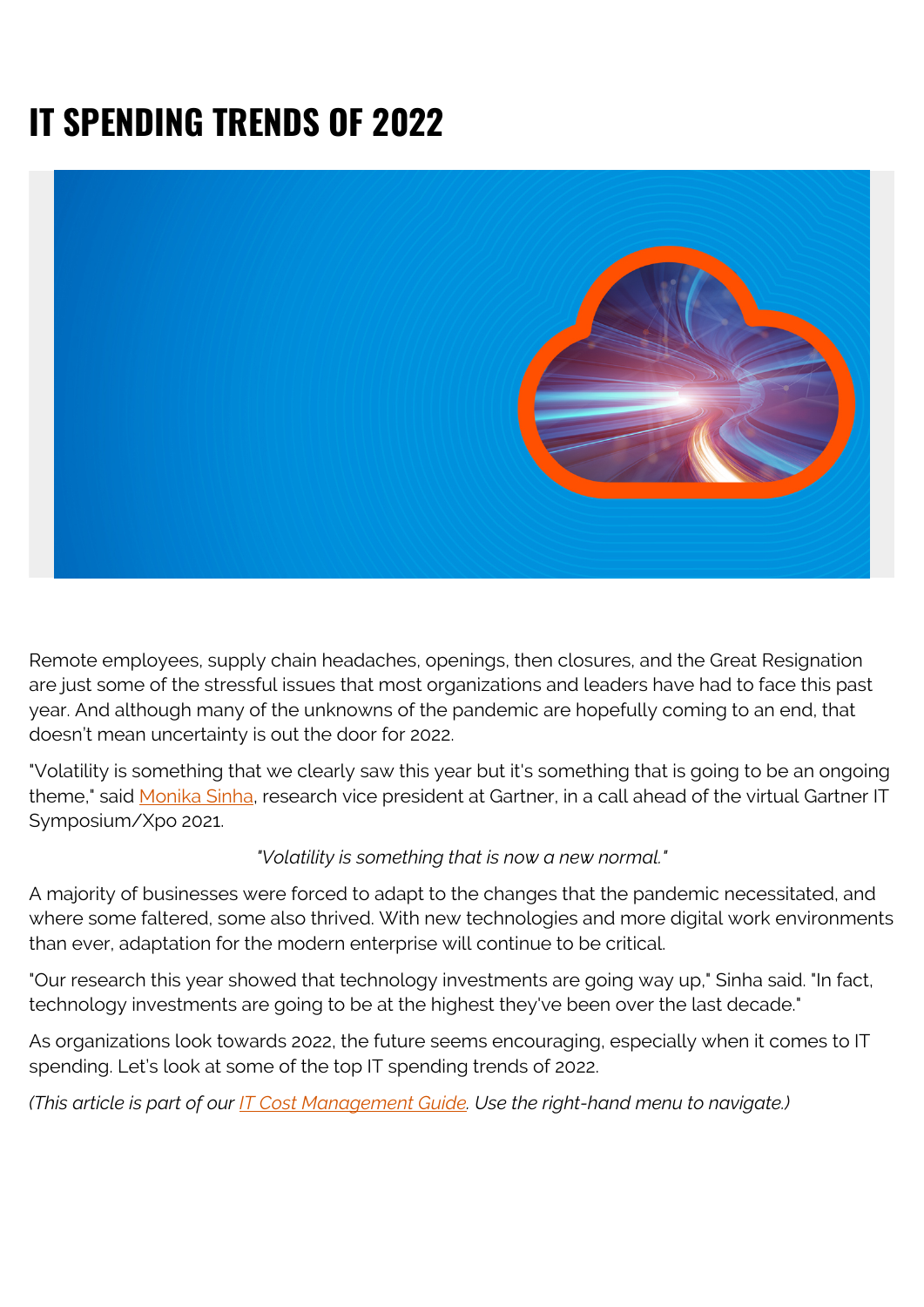

## **Worldwide IT spending**

According to [Gartner's](https://www.gartner.com/en) latest forecast, worldwide IT spending is projected to total \$4.5 trillion in 2022, an increase of 5.5% from 2021, and the largest year-over-year jump in more than 10 years.

"Enterprises will increasingly build new technologies and software, rather than buy and implement them, leading to overall slower spending levels in 2022 compared to 2021," said [John-David](https://www.gartner.com/en/experts/john-lovelock) [Lovelock,](https://www.gartner.com/en/experts/john-lovelock) distinguished research vice president at Gartner.

"However, digital tech initiatives remain a top strategic business priority for companies as they continue to reinvent [the future of work](https://blogs.bmc.com/blogs/back-to-office/), focusing spending on making their infrastructure bulletproof and accommodating increasingly [complex hybrid work](https://blogs.bmc.com/blogs/hybrid-it/) for employees going into 2022."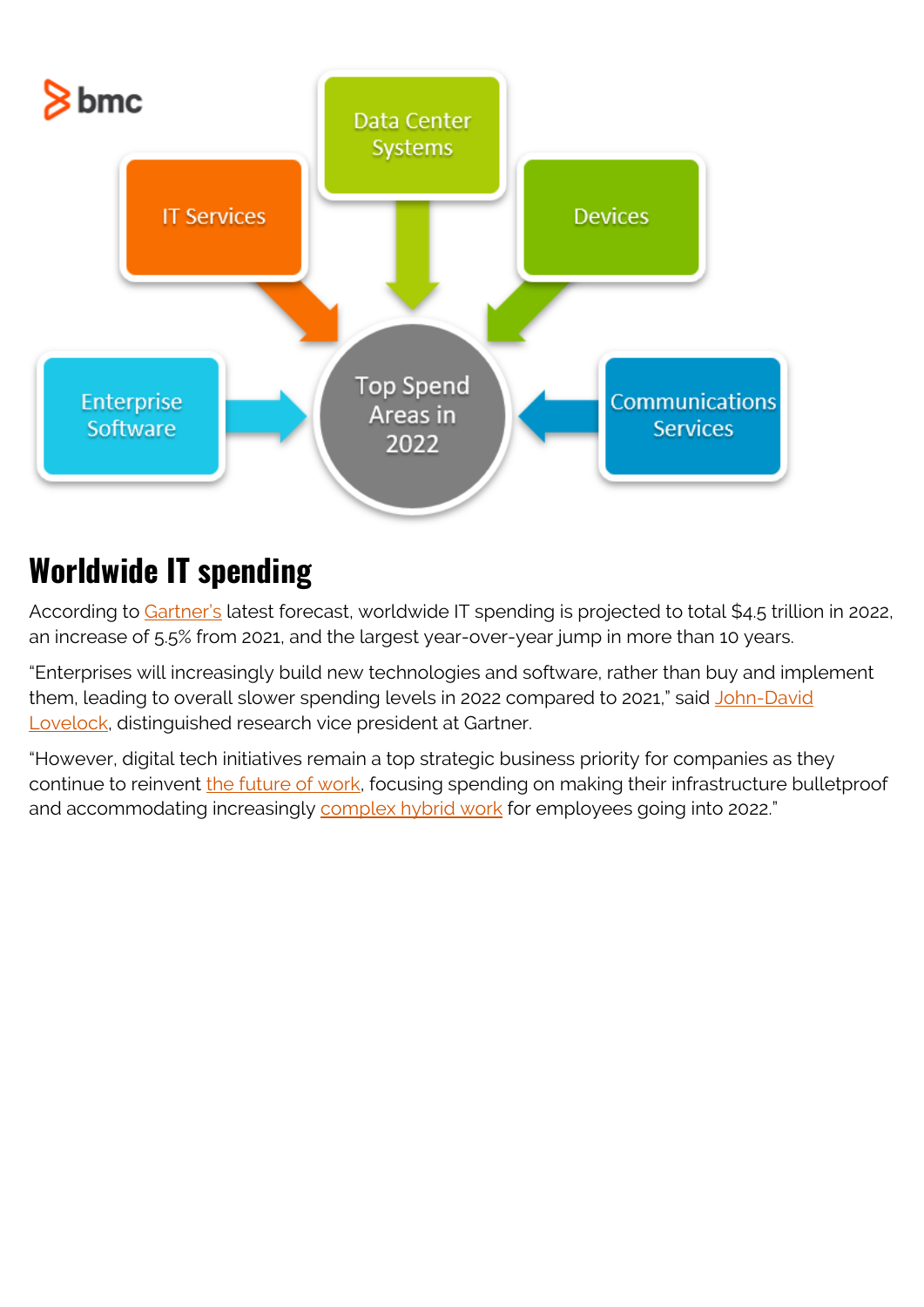#### **Table 1. Worldwide IT Spending Forecast** (Millions of U.S. Dollars)

|                                                                 | 2020<br><b>Spending</b> | 2020<br>Growth<br>(% ) | 2021<br>Spending | 2021<br>Growth<br>(%) | 2022<br>Spending <sub>(%)</sub> | 2022<br>Growth |
|-----------------------------------------------------------------|-------------------------|------------------------|------------------|-----------------------|---------------------------------|----------------|
| Data Center<br>Systems                                          | 178,836                 | 2.5                    | 196,142          | 9.7                   | 207,440                         | 5.8            |
| Enterprise<br>Software                                          | 529,028                 | 9.1                    | 600.895          | 13.6                  | 669,819                         | 11.5           |
| Devices                                                         | 696,990                 | $-1.5$                 | 801,970          | 15.1                  | 820.756                         | 2.3            |
| Services                                                        | 1.071.281               | 1.7                    | 1:191.347        | 41.2                  | 1.293.857                       | <b>B.6</b>     |
| $\overline{\text{Communications}}_{1,396,334}$ -1.5<br>Services |                         |                        | 1,451,284        | $_{3.9}$              | 1.482.324 2.1                   |                |
| <b>Overall IT</b>                                               | 3.872.4700.9            |                        | 4.241.6389.5     |                       | 4.474,1975.5                    |                |

Source: Gartner (October 2021)

([Source](https://www.gartner.com/en/newsroom/press-releases/2021-10-20-gartner-forecasts-worldwide-it-spending-to-exceed-4-trillion-in-2022))

### **Fastest growing technology spending**

As listed in the table above, Gartner's IT spending forecast also notes the top five fastest growing technology market segments. In 2022, these include:

- Enterprise software
- IT services
- Data center systems
- Devices
- Communication services

### **Enterprise software**

Overall, enterprise software is projected to have the highest growth rate in 2022, at 11.5%, going from an estimated \$601 billion in 2021 to \$670 billion in 2022. This increase in spending is largely driven by infrastructure software expenses outpacing application software spending.

### **IT services**

[IT services](https://blogs.bmc.com/blogs/it-service/) are quickly becoming one of the most critical assets for organizations to spend money on. Increasing 8.6% to \$1.29 trillion in 2022, IT services are a high priority for many organizations as they are the key to digital transformation.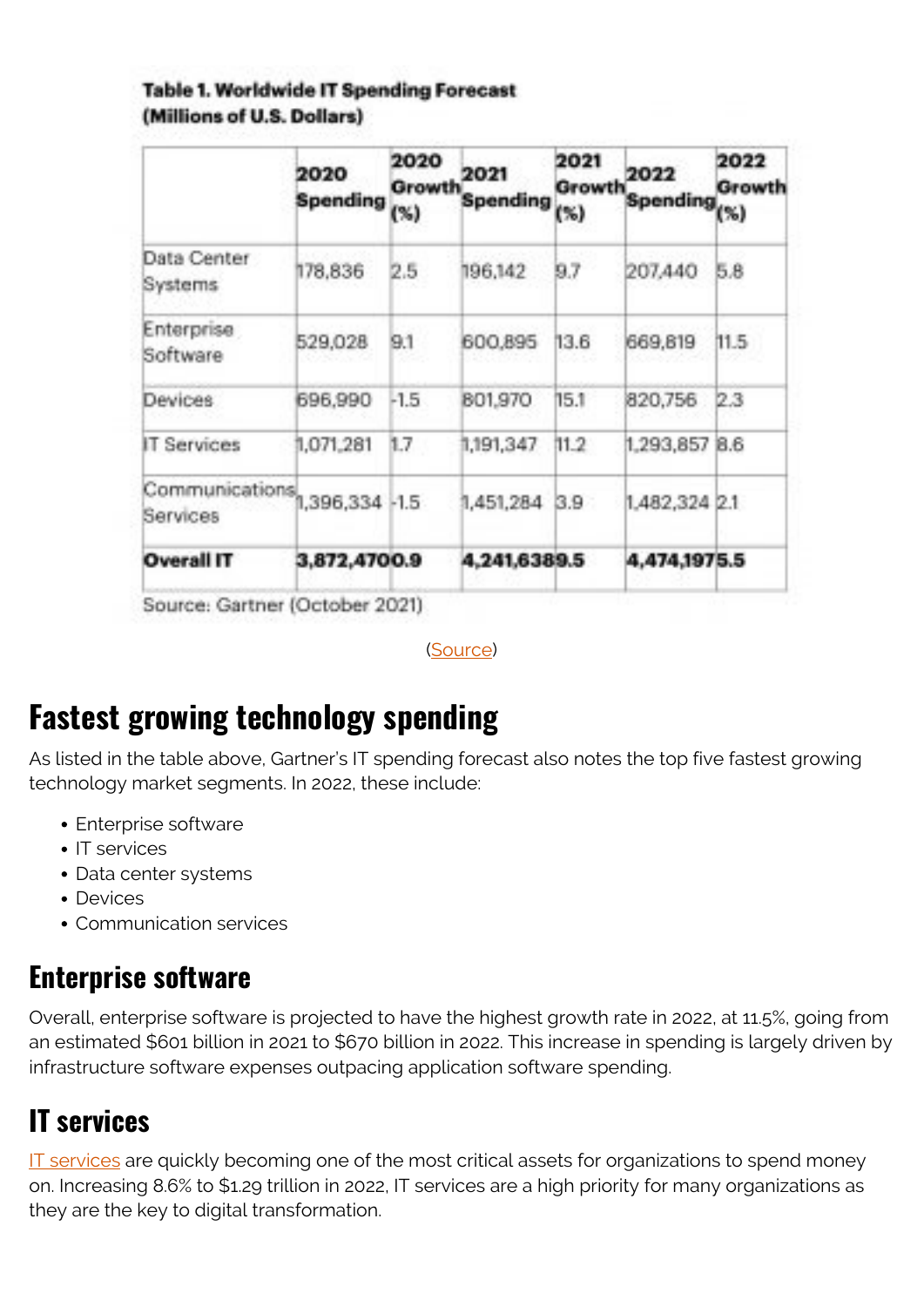#### **Data center systems**

In 2022, Gartner predicts that spending on data center systems will hit \$207 billion, representing a 5.8% year-over-year increase.

Connected to one of the [biggest IT trends of 2022](https://blogs.bmc.com/blogs/it-trends/) is the [multi-cloud and hybrid cloud environments,](https://blogs.bmc.com/blogs/hybrid-cloud-vs-multi-cloud-whats-the-difference) midsize businesses all the way to global enterprises will be mixing their on-premises options or data centers with a variety of cloud offerings, making the need for these systems to rise.

### **Devices**

As remote learning, telehealth, and remote work took precedence, global spending on devices reached record levels in 2021 at over \$800 billion. Although some of these might not be required in the months to come, Gartner still predicts there will be an increase in enterprise devices that need to be upgraded or invested in for hybrid work settings.

*(Learn more about the [IoT](https://blogs.bmc.com/blogs/iot-internet-of-things/) & [the Internet of Behaviors](https://blogs.bmc.com/blogs/iob-internet-of-behavior/).)*

### **Communication services**

[Communication services](https://blogs.bmc.com/it-solutions/transforming-telecommunications.html) will see the slowest overall growth rate for 2022 compared to 2021, but it still sits at the number one spot for the largest total spending levels next year at \$1.48 trillion.

The pandemic challenged companies to get creative and operate outside normal comfort zones, and even the most opposed to remote workers suddenly faced entire teams going entirely digital. As a result, IT communications software and services will prove to continue to be vital in the year to come.

### **Long-term IT spending strategies**

Although this spending increase is good news for the tech industry, [CIOs](https://blogs.bmc.com/blogs/cio-vs-cto-whats-the-difference/) will need to rethink what critical technology their organizations would be wise to invest in, not only creating a path for quick wins, but also being strategic with a long-term plan.

"What changed in 2020 and 2021 was not really the technology itself, but people's willingness and eagerness to adopt it and use it in different ways," said Lovelock. "In 2022, CIOs need to reconfigure how work is done by embracing business composability and the technologies that accommodate asynchronous workflows."

As businesses continue to [shift from legacy systems](https://blogs.bmc.com/blogs/application-software-modernization/) and upkeep towards technology investments that will advance the enterprise, it will also be crucial to increase cybersecurity spending, business intelligence, and cloud platform investments.

*"Traditional work models do not provide the agility, scalability, and resilience required by the future enterprise," said [Holly Muscolino,](https://www.idc.com/getdoc.jsp?containerId=PRF003643) research vice president of Content Strategies and the Future of Work at IDC.*

"This was, of course, highlighted by the ongoing health crisis. To drive growth and competitive differentiation, organizations will invest in technologies and services that power automation, human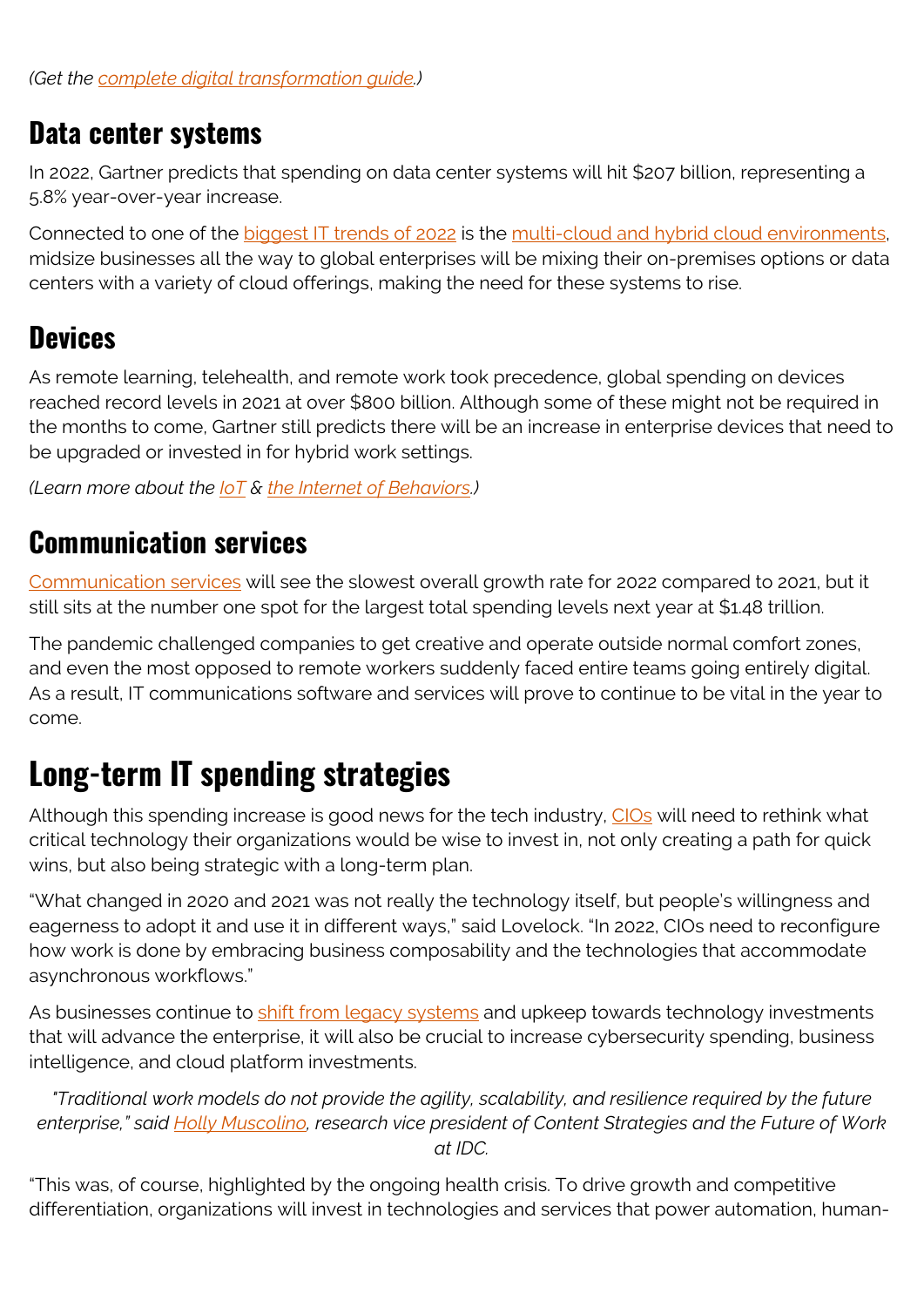machine collaboration, new organizational structures and leadership styles, dynamic learning opportunities, a reimagined workplace, and a digital work environment that is not bounded by time or physical place."

## **Future of Work**

According to research from International Data Corporation [\(IDC\)](https://www.idc.com/), investments in various technologies that support Future of Work initiatives will exceed \$1 trillion worldwide by 2024.

"All aspects of how people and organizations work are evolving, enabled by 3rd Platform technologies and accelerated by the pandemic," said [Karen Massey](https://www.idc.com/getdoc.jsp?containerId=PRF004831), research manager, Customer Insights & Analysis.

*"Indeed 3rd Platform hardware, such as IoT devices, robots and drones, and IaaS, are more than onethird of the total spend, demonstrating the growing importance of the technologies enabling the reimagined workplace."*

Some use-cases that are projected to see the fastest spending growth rates in the next few years are:

- Interconnected collaborative workspaces
- Adaptive skill development
- Advanced project management

"Emerging technologies like [artificial intelligence,](https://blogs.bmc.com/blogs/artificial-intelligence-vs-machine-learning/) the Internet of Things, and [augmented/virtual](https://blogs.bmc.com/blogs/augmented-reality-cloud/) [reality](https://blogs.bmc.com/blogs/augmented-reality-cloud/) are changing how work is getting done across all industries and across the world," said **Eileen** [Smith,](https://www.idc.com/getdoc.jsp?containerId=PRF003925) program vice president, Customer Insights and Analysis.

"Seeking automated decision support and virtual collaborative approaches, discrete and process manufacturing, the two largest spenders on Future of Work technology over the forecast period, are investing in key use cases like collaborative robotics, operational performance management, and 3D and digital product design and review for improved cost control and higher process efficiency,"

### **BDA**

IDC also [predicts](https://www.gartner.com/en/newsroom/press-releases/2021-10-20-gartner-forecasts-worldwide-it-spending-to-exceed-4-trillion-in-2022#:~:text=Worldwide%20IT%20spending%20is%20projected,latest%20forecast%20by%20Gartner%2C%20Inc.) spending on [big data](https://blogs.bmc.com/blogs/big-data/) and [business analytics](https://blogs.bmc.com/blogs/data-analytics-vs-data-analysis) (BDA) solutions will reach \$215.7 billion by the end of 2021, with a compound annual growth rate (CAGR) for global BDA spending over the 2021-2025 forecast to be 12.8%.

"As executives seek solutions to enable better, faster decisions, we're seeing relatively healthy BDA spending across all industries. Leveraging data for insights into everything from internal business operations to the customer journey is top of mind and of strategic importance," said Jessica Goepfert, program vice president, Customer Insights and Analysis.

As reported in the new [Worldwide Big Data and Analytics Spending Guide](https://www.idc.com/tracker/showproductinfo.jsp?containerId=IDC_P33195), over half of all BDA spending in 2021 has gone to IT services, totaling \$85 billion, with the second largest segment of BDA spending going towards software, seeing investments of over \$82 billion.

## **IT spending trends**

Large businesses are ready and willing to invest in their technologies this upcoming year, whether